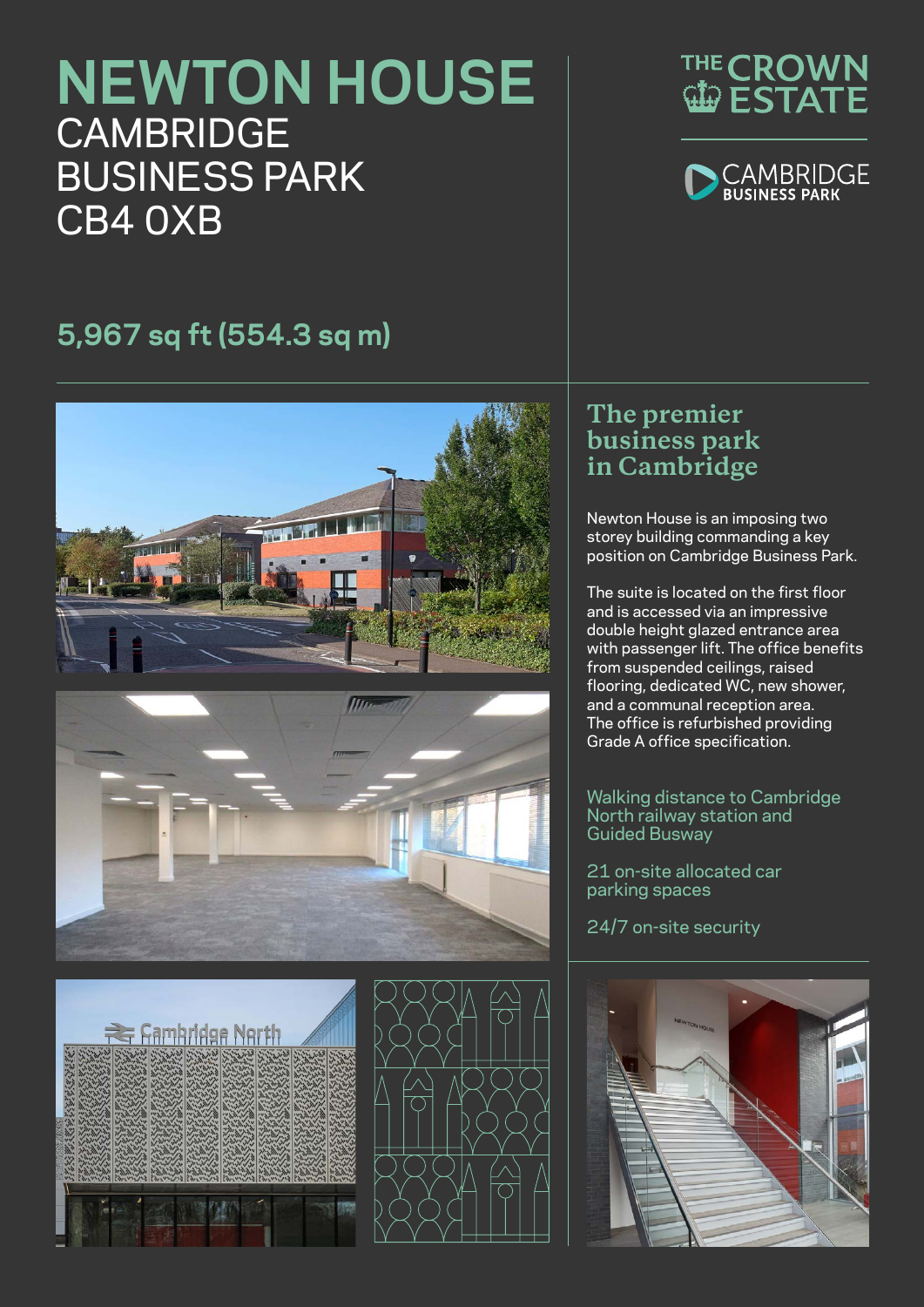### **Location**

Cambridge Business Park is located north east of Cambridge city centre easily accessible from the A14 dual carriageway. The A14, in turn connects with the M11 and A1 to with London just 55 miles away. Cambridge North railway station is situated immediately adjacent to the Business Park within circa 0.75 miles walk, with train services from the station to London Kings Cross, Liverpool Street, Norwich and Kings Lynn, as well as connecting to national rail networks. There is private pedestrian access from the train station for occupiers of Cambridge Business Park. Occupiers on the park include Ernst & Young, BBC, Mathworks, Redgate, Microfocus, Price Bailey, OneSpatial and Qualcomm.



### NEWTON HOUSE, COWLEY PARK, CAMBRIDGE, CB4 0XB

# **Accommodation**

Area Part first floor  $5,967$  sq ft (554.33 sq m)

### **Specification**

- Open plan
- Raised floors
- Carpeted
- Fully redecorated
- New LED lights
- Heating/cooling system
- Dedicated toilets
- New shower facilities
- Lift to building
- Generous allocated parking

### **Lease Terms**

The property is available by way of a new effective full repairing and insuring lease on terms to be agreed. A new lease shall be excluded from the Landlord & Tenant Act 1954 Security of Tenure & Compensation provisions.

### **Rent**

Rent on application.

### **cambridgebusinesspark.co.uk**

### **Service Charge**

There is a service charge payable for the common parts. Please contact the agents for more information.

### **Rateable Value**

| Rateable Value:          | £120,000 |
|--------------------------|----------|
| Rates Payable (2020/21): | £61,440  |

accuracy of the above figure by contacting the Interested parties are advised to confirm the Local Authority directly.

### **EPC**

The suite has an EPC rating of C(74). Please contact the agents for a copy.

### **Legal Costs**

Each party to be responsible for the payment of their own legal costs.

### **VAT**

All figures quoted are exclusive of VAT.

### **Viewings**

Strictly by appointment only with agents Savills or Carter Jonas.

### **thecrownestate.co.uk/regional**